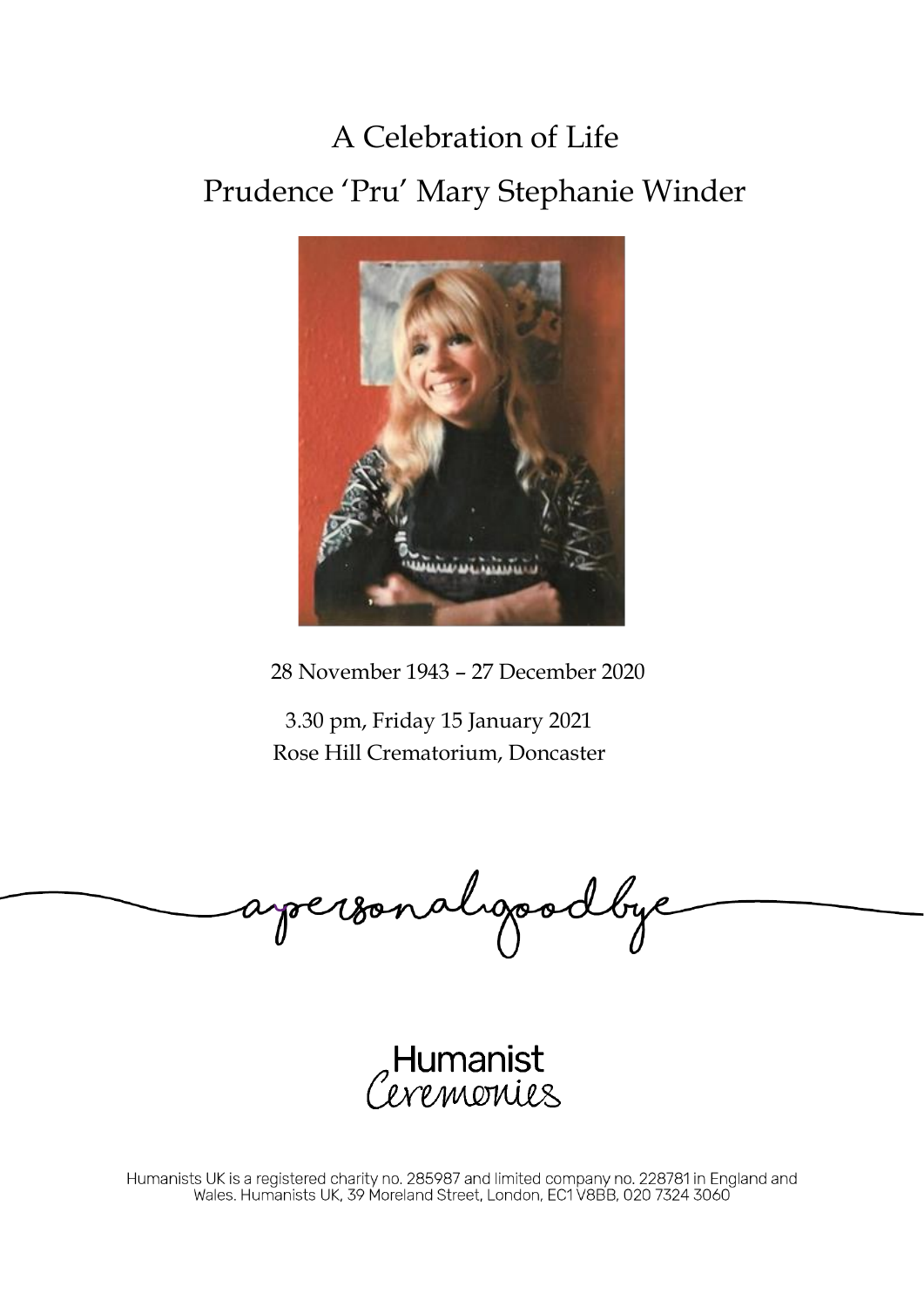Pru, grew up with her brother Mick and sisters Sue and Hilary in Cud'orth near Barnsley or rather Cud**W**orth as their mother, a teacher, encouraged the correct pronunciation. Their dad like his father before him worked for the coal board. Grandfather Jones came from Wales and named the house the family lived in 'Fron Deg', but friends often had fun with the house name, and they received letters addressed to 'frog's den' or 'fried egg'! The family were quite well off compared to some, their mother's dad had been the local GP and one of the first in the area to get a car. They enjoyed a happy childhood, with memories of family pic-nics, walks, down to Low Cud'orth and holidays at the Yorkshire coast.

Their mother was staunch catholic and so Pru went the local convent school and then to Notre Dame Catholic girl's grammar school in Leeds and then art school and like her mother Pru went on to university and became a dedicated teacher.

As a teenager Pru decorated her bedroom walls with pages from fashion magazines. She always took care in her appearance and was proud of looking attractive. Sue remembers watching her big sister' put on her "sticky out" net petticoats and make up ready to go out dancing with her boyfriend Mick who was a Teddy Boy. They went to the Saturday night dance at Upton and on the train to Sheffield City Hall to see live Jazz Bands. In her Beatnik era Pru dressed all in black.

She always found great pleasure in sharing her enthusiasm for live music; going to gigs at The Shed, with friends and Hilary and Sue would meet her at live venues for a dance together. She enjoyed a diverse selection of artists and music but one of her favourites was Leonard Cohen.

It was in art school where Pru and Alan met, they married whilst at University and lived at Marydale, a lovely cottage in the beautiful village of Naburn where Hilary and Sue enjoyed visiting for holidays. After university, Pru and Alan went to live in Greece. They moved back to England when Pru was expecting Selina and lived in Pontefract when Selina and Georgina were little.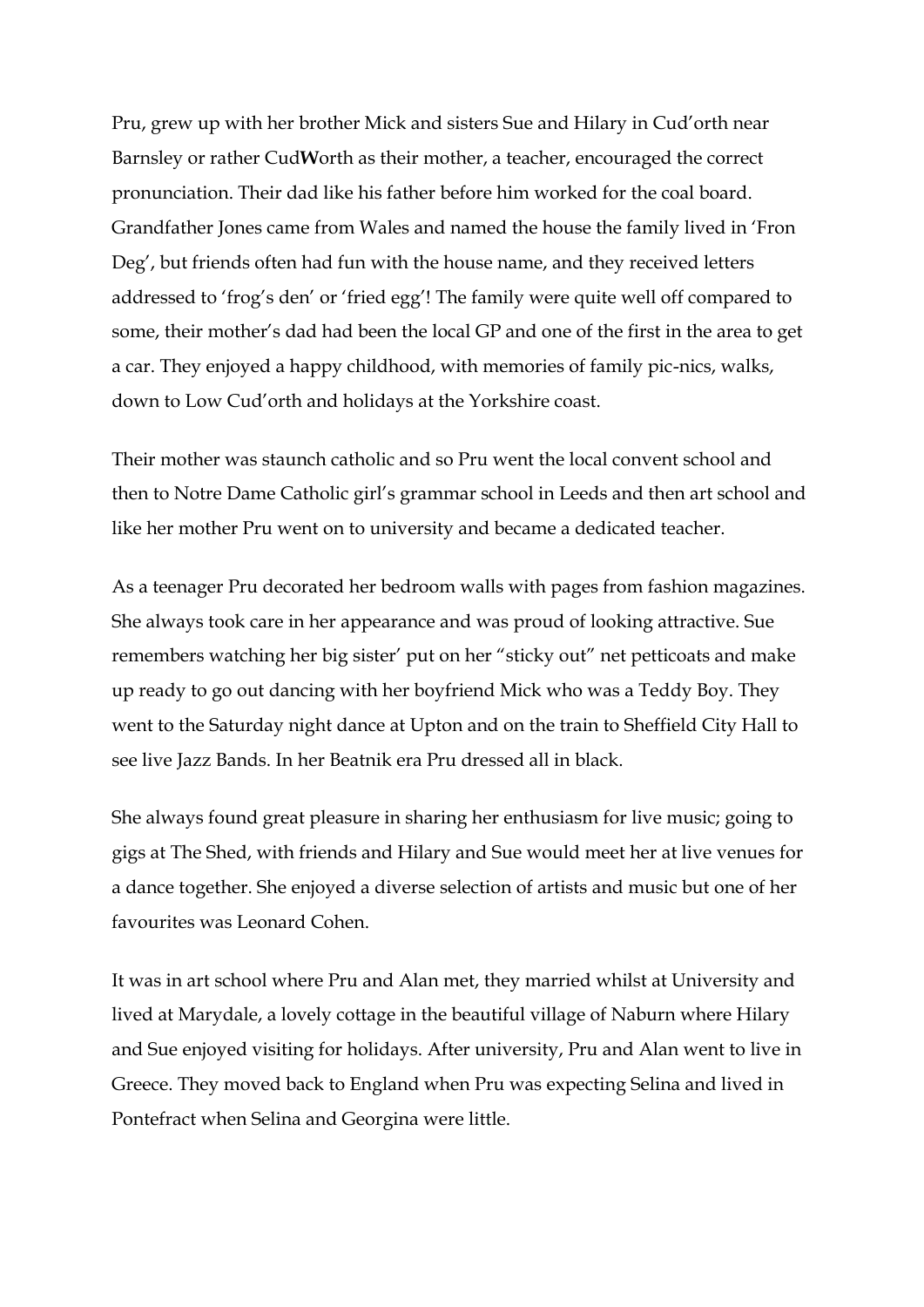Alan and Pru had their difficulties and separated for a time before coming back together. But soon after, whilst the girls were away at school, tragedy struck the family when Alan took his own life.

Wherever she went Pru made friends for life, friends who helped her through difficult times and in turn she supported them. They shared a wealth of good times too.

Her good friend, **Jill Fairley,** wrote a lovely tribute to Pru recently, these are some of her words:

**I met Pru at York University in 1964, only one year after it was founded amidst much 1960s idealism. Her subjects were English Literature and Education and she thrived in the passionate, ground breaking atmosphere of both departments and of the university itself. Over the years that followed, she often spoke to me about the academic staff who had been so inspiring and the courses which had fired her imagination. That inspiration and commitment stayed with her all her life.**

**After graduating, she went to work in Greece, and mastered the art of teaching English as a Foreign Language. This was a time when artists and writers were attracted to Greece but still it was a country living under a military dictatorship. It must have been an adventurous but risky experience.**

**After that she lived and worked in different parts of Yorkshire and I did too. We were both preoccupied with work and family, and rarely met but did stay in touch. Pru made a career in Further Education and always found work at the local college as her family moved around. She was infinitely adaptable and devised vocational and academic courses for students of every age and ability.**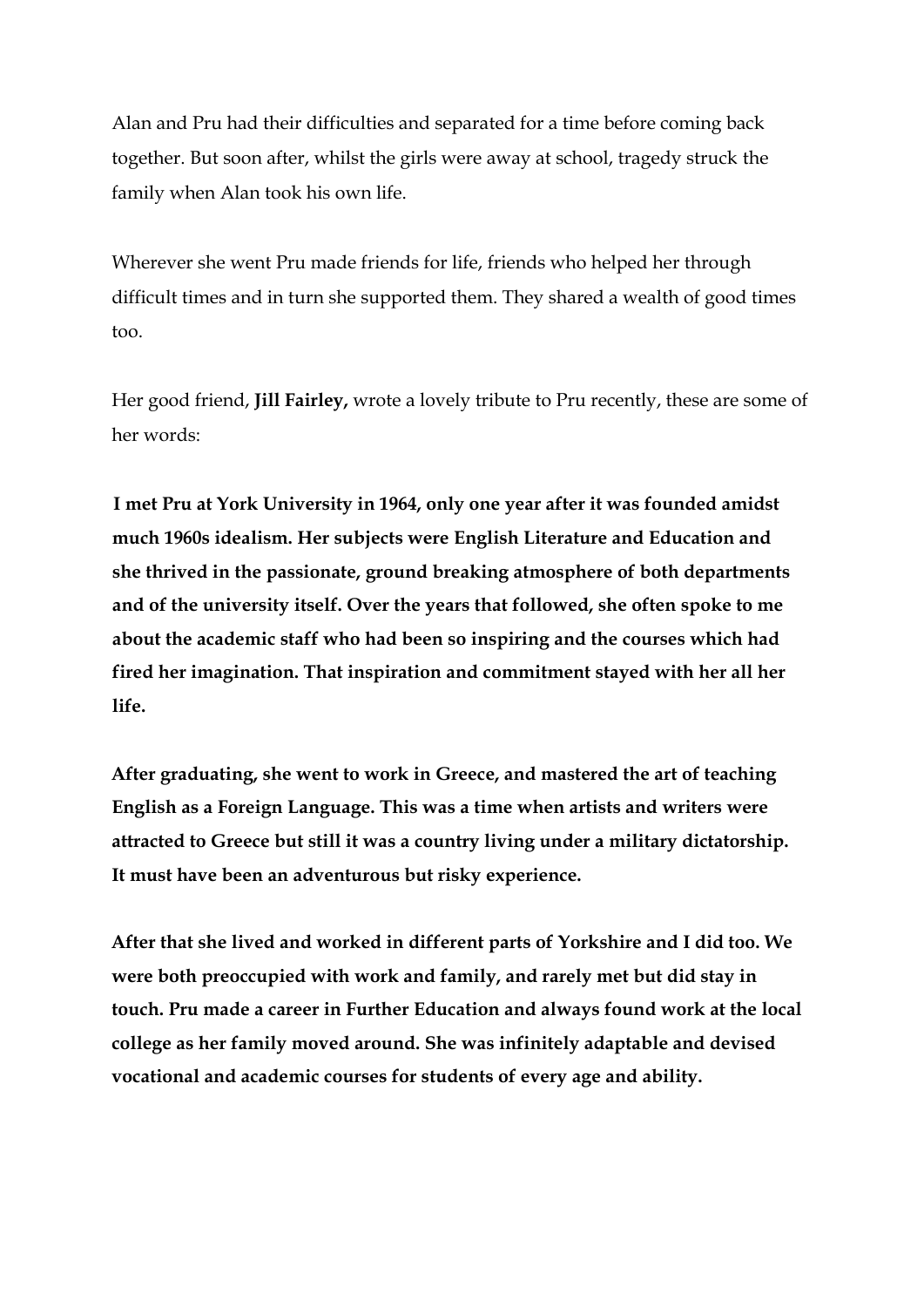**When her children had grown up Pru returned to Greece to teach English and initially had a happy time. Unfortunately, she was in a traffic accident which resulted in lengthy treatment in hospital both in Greece and the UK and left her with a permanent limp.**

**As with other misfortunes in her life, Pru got things back together and resumed her career in Further Education. From this time onwards we were more frequently in touch with each other and would get together for visits to the theatre, art galleries and literary events. We especially liked the northern emphasis in Shakespeare productions by Northern Broadsides and art exhibitions by David Hockney, as well as plays by Alan Bennett and the poetry of Simon Armitage.**

**One day in 1994, she came with her mother to a celebration of the foundation of Notre Dame high school in Leeds, which she and her mother had both attended, and where I happened to be working in its new incarnation as a sixth form college. Mrs Jones told me how the nuns had encouraged her to go to university in the 1930s, at that time fairly unusual for women. This made me realise that, unlike most of my friends, Pru was not the first person in her family to go to university, and that her diffident manner was a bit misleading. I saw that she had had a very solid academic education, but not perhaps one to boost confidence and ambition. The daily journey from Barnsley to Leeds must have been a challenge in itself.**

**Besides her deep and enduring interest in literature and education, Pru had a passion for art. She never let me see any of her work, and it was not displayed in her house, but I loved going to art galleries with her because she was so knowledgeable and full of insights. I think we have been to all the galleries in Yorkshire as well as some in London and elsewhere, and I know that she did the same with other friends and family. In retirement she attended several art groups and classes, some of them for many years, and I hope you can get some input from these friends, as I suspect that Pru had a well-hidden talent. Certainly her artistic flair was evident in her elegant use of colour in the way she dressed and how she decorated her houses.**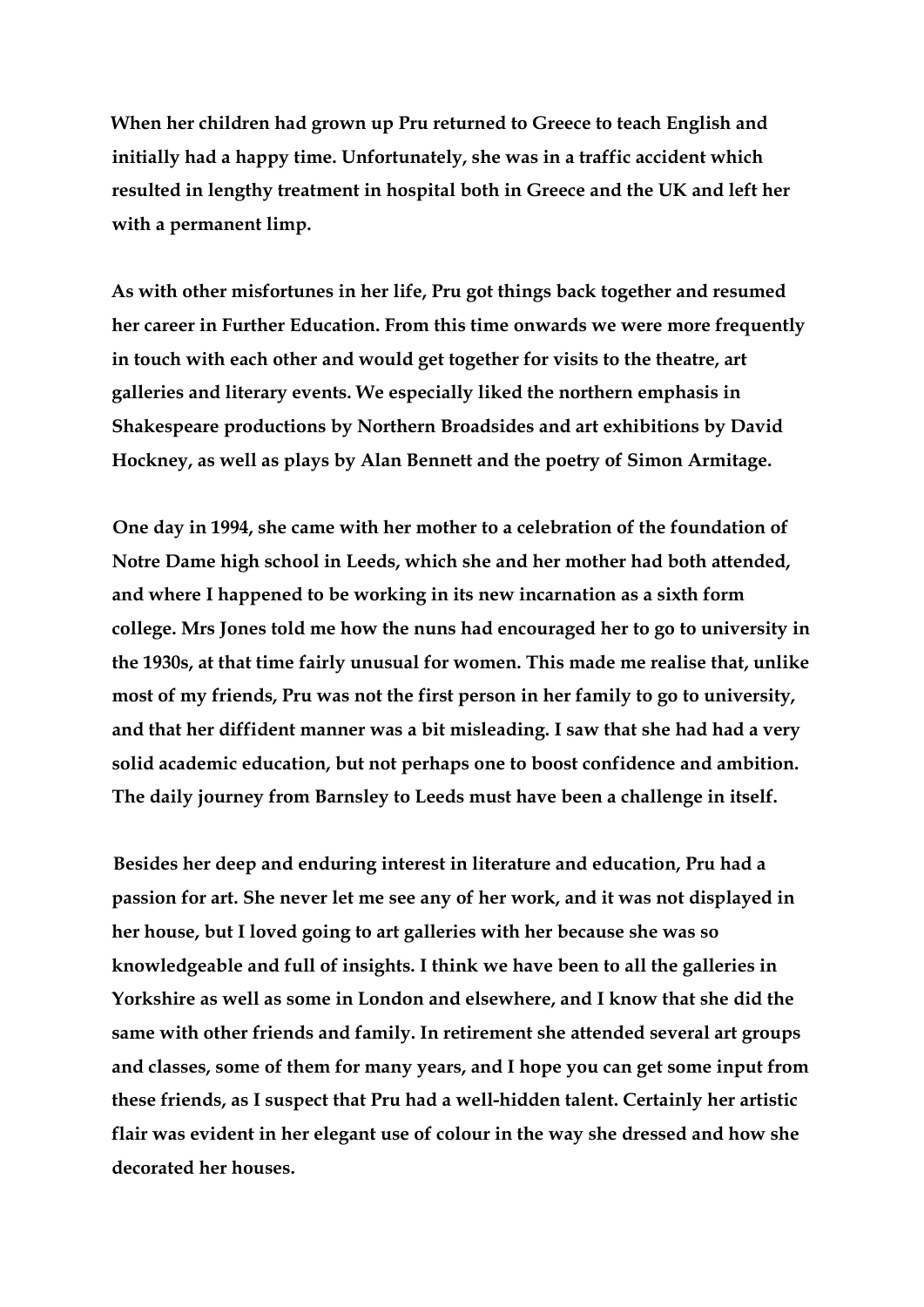**Pru had a strong commitment to those who needed extra help in life. Her career took her from Further Education in local colleges to working in prison education, and she found it rewarding to encourage and develop people who had previously been written off. Once, she made me laugh when I asked her if it was frightening to work with violent offenders, and she replied, "Oh, you know how it is, Jill, once you start teaching you stop thinking!" Obviously, she meant that you stop worrying, as teaching is so all-absorbing. (I wonder how many teachers are able to think that now, amidst all the bureaucracy?) Even in retirement she enjoyed giving one to one support to those who needed it. Recently she was thrilled that a young dyslexic friend whom she had helped, succeeded in graduating with a first class degree in primary education.**

**Alongside her endless hard work, Pru loved holidays. She always liked the Yorkshire coast, and I had one or two enjoyable trips to Filey with her. She loved the landscape, the atmosphere, and the traditional feel of the Yorkshire seaside. She regularly booked a holiday flat overlooking the sea and invited the family to visit. In recent years she took Georgina on regular short breaks, sometimes to Devon and sometimes to France and Italy. She booked and planned all these herself and took care of all the details. She told me that Georgina was always on the lookout for their next destination, so plainly these trips were successful. I last saw her at the end of July, when we sat in her lovely garden and watched the butterflies. That is how I will remember her.**

Whilst working at the prison, Pru made friends amongst the staff and was well thought of. Paula who was a young teacher in her twenties at that time, said that Pru was a very positive influence, who inspired her and helped her with teaching.

Here are a few words from another good friend, Judith:

**Our friendship was based initially around our children & eventually our grandchildren (Pru was very proud of them all & was tireless in her fight for Georgina),** *and also* **our shared love of art, crafts, galleries & museums, books & poetry.**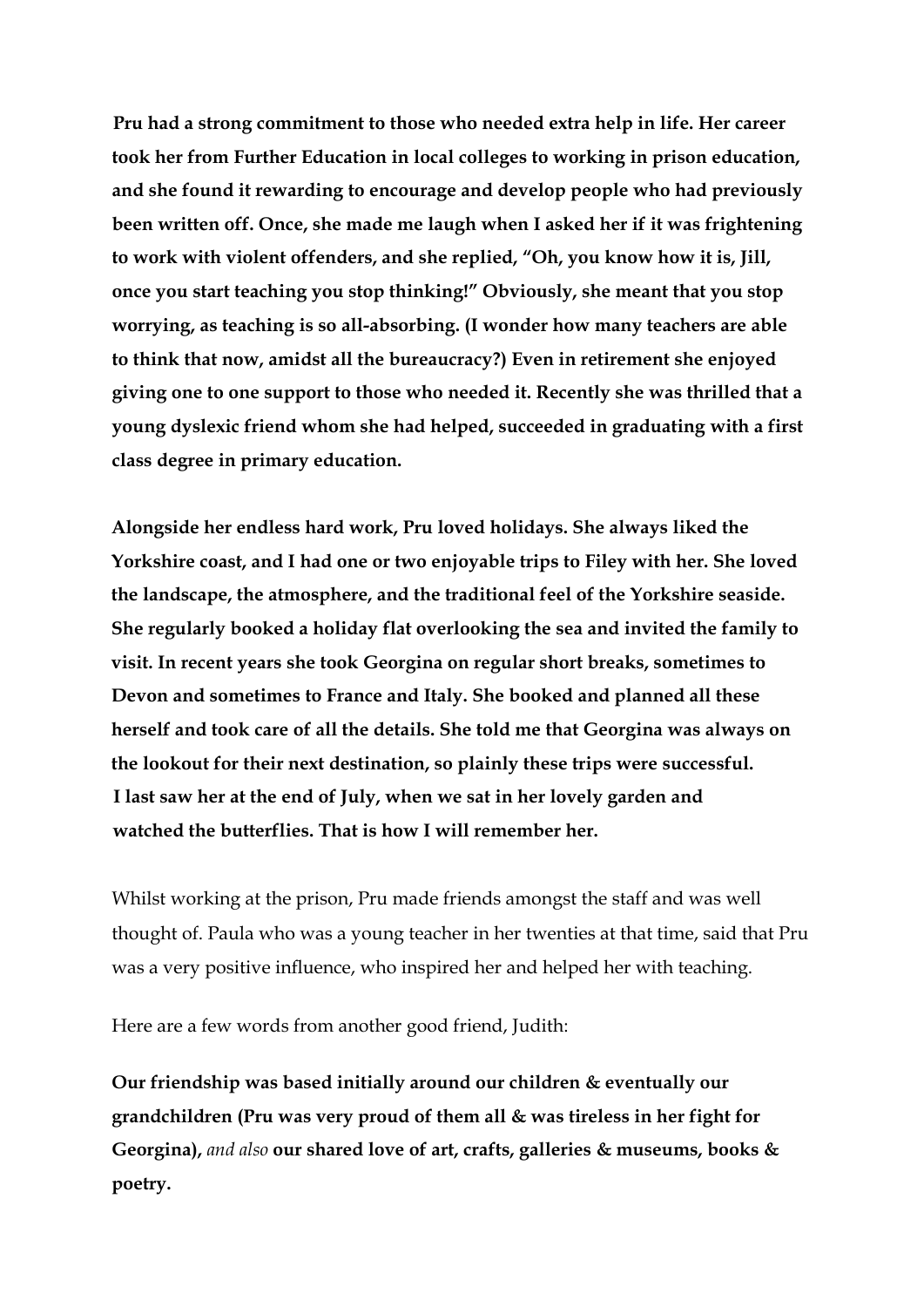**We sat in cafes over pots of tea & toast, putting the world to rights - we could never understand why politicians & policymakers didn't contact us for advice! We laughed at absurdities, shared a sense of humour, loved a bargain & shopping in Wilco.** 

**We had fun together on various courses - making notebooks at Cusworth Hall (we both loved paper, cards, notebooks, stationery of all kinds), lino prints at Doncaster Art Gallery, rag rugs, & for Pru, painting. We were never short of things to talk about. Pru was a very good friend; thoughtful, supportive, interesting, & fun to be with.**

In retirement Pru attended several art groups and classes, some of them for many years. She was also an active campaigner in her local community. When the council threatened to close the library, she wrote countless letters of objection; she rallied her neighbours to fight the council decision to stop the only bus that came near their estate. She was thinking of how to object to a new planning application to build on a nearby flood plain when cancer took its hold. She was incredibly upset at the mess and injustice made of the children's exams during Covid in 2020.

Pru devoted a significant amount of time over many years, striving to obtain the deserved level of support for Georgina, to help her deal with the disadvantages she was born with. Pru often had to fight against the apathy she encountered in dealing with the NHS. She was also successful in gaining the proper level of financial support from the DWP for Georgina, after spending many hours cross referencing her medical and social needs in order to present a very strong case.

The Yorkshire coast was a special place for Pru since childhood, particularly Filey, where she visited regularly and invited family and friends to join her. In recent years she and Georgina enjoyed short breaks together, mainly organised by Georgina, to Devon, France and Italy.